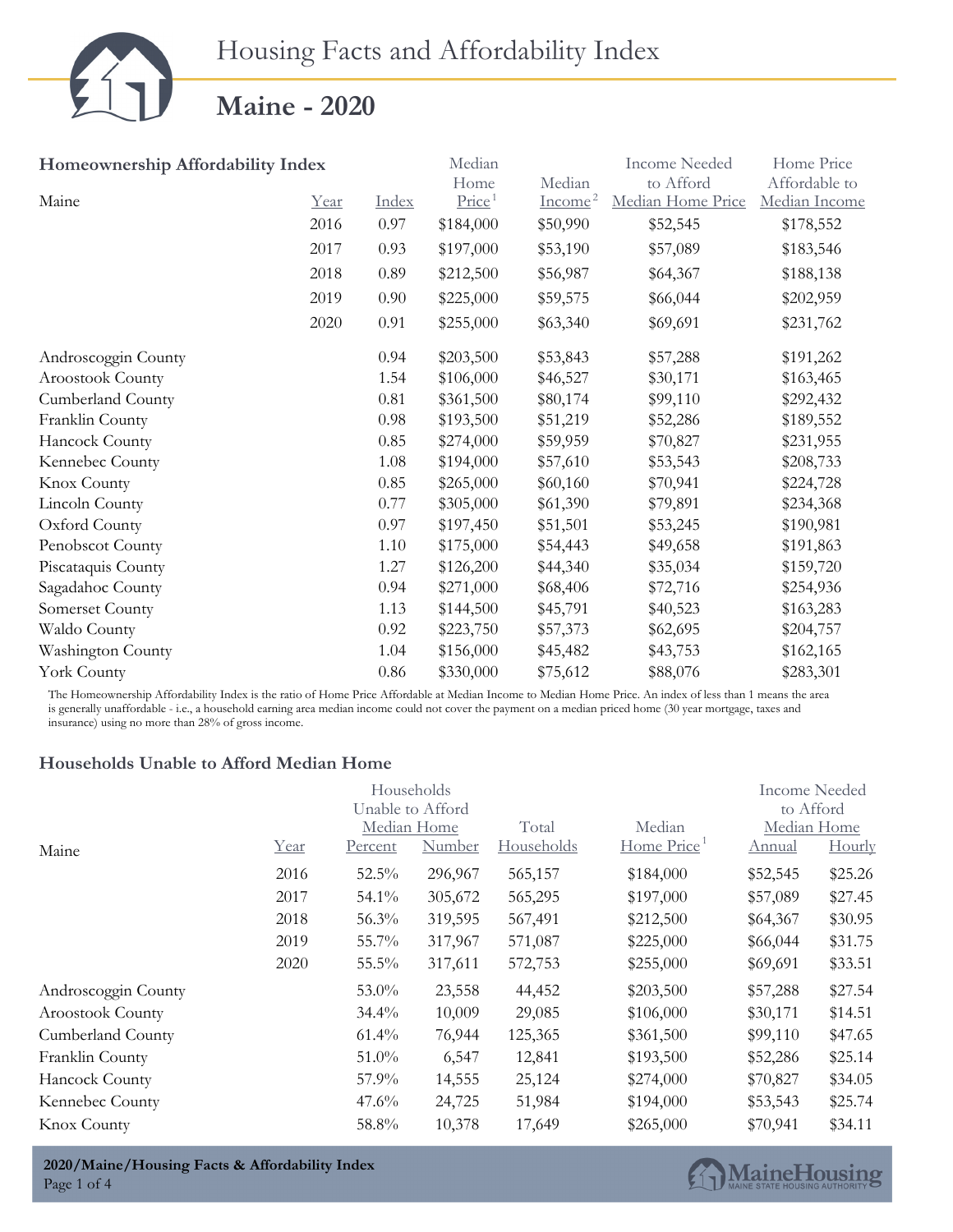| Lincoln County     | $62.2\%$ | 9,646  | 15,496 | \$305,000 | \$79,891 | \$38.41 |
|--------------------|----------|--------|--------|-----------|----------|---------|
| Oxford County      | $51.5\%$ | 12,765 | 24,767 | \$197,450 | \$53,245 | \$25.60 |
| Penobscot County   | $46.3\%$ | 29,038 | 62,676 | \$175,000 | \$49,658 | \$23.87 |
| Piscataquis County | $40.5\%$ | 3,082  | 7,613  | \$126,200 | \$35,034 | \$16.84 |
| Sagadahoc County   | $52.9\%$ | 8,277  | 15,658 | \$271,000 | \$72,716 | \$34.96 |
| Somerset County    | $45.1\%$ | 9,762  | 21,625 | \$144,500 | \$40,523 | \$19.48 |
| Waldo County       | $54.2\%$ | 9,333  | 17,211 | \$223,750 | \$62,695 | \$30.14 |
| Washington County  | $47.6\%$ | 6,658  | 13,973 | \$156,000 | \$43,753 | \$21.03 |
| York County        | $58.6\%$ | 51,077 | 87,234 | \$330,000 | \$88,076 | \$42.34 |

### **Unattainable Homes as a Percentage of Homes Sold**

| Percentage of | Affordable         | Unattainable |
|---------------|--------------------|--------------|
|               |                    | Homes Sold   |
| 52.8%         | 9,555              | 10,689       |
| 53.9%         | 9,513              | 11,139       |
| 58.1%         | 7,534              | 10,440       |
| 56.3%         | 8,015              | 10,321       |
| 56.4%         | 8,792              | 11,370       |
| 56.4%         | 543                | 702          |
| 24.7%         | 652                | 214          |
| 72.2%         | 1,168              | 3,029        |
| 50.2%         | 282                | 284          |
| 60.4%         | 417                | 636          |
| 46.1%         | 963                | 823          |
| 64.1%         | 251                | 448          |
| 69.7%         | 210                | 483          |
| 53.0%         | 464                | 523          |
| 41.7%         | 1,130              | 807          |
| 39.2%         | 276                | 178          |
| 58.1%         | 213                | 295          |
| 39.6%         | 448                | 294          |
| 55.4%         | 279                | 346          |
| 46.2%         | 290                | 249          |
| 66.4%         | 1,098              | 2,167        |
|               | Unattainable Homes | Homes Sold   |

#### **Relative Increases in Income and Home Price** 3



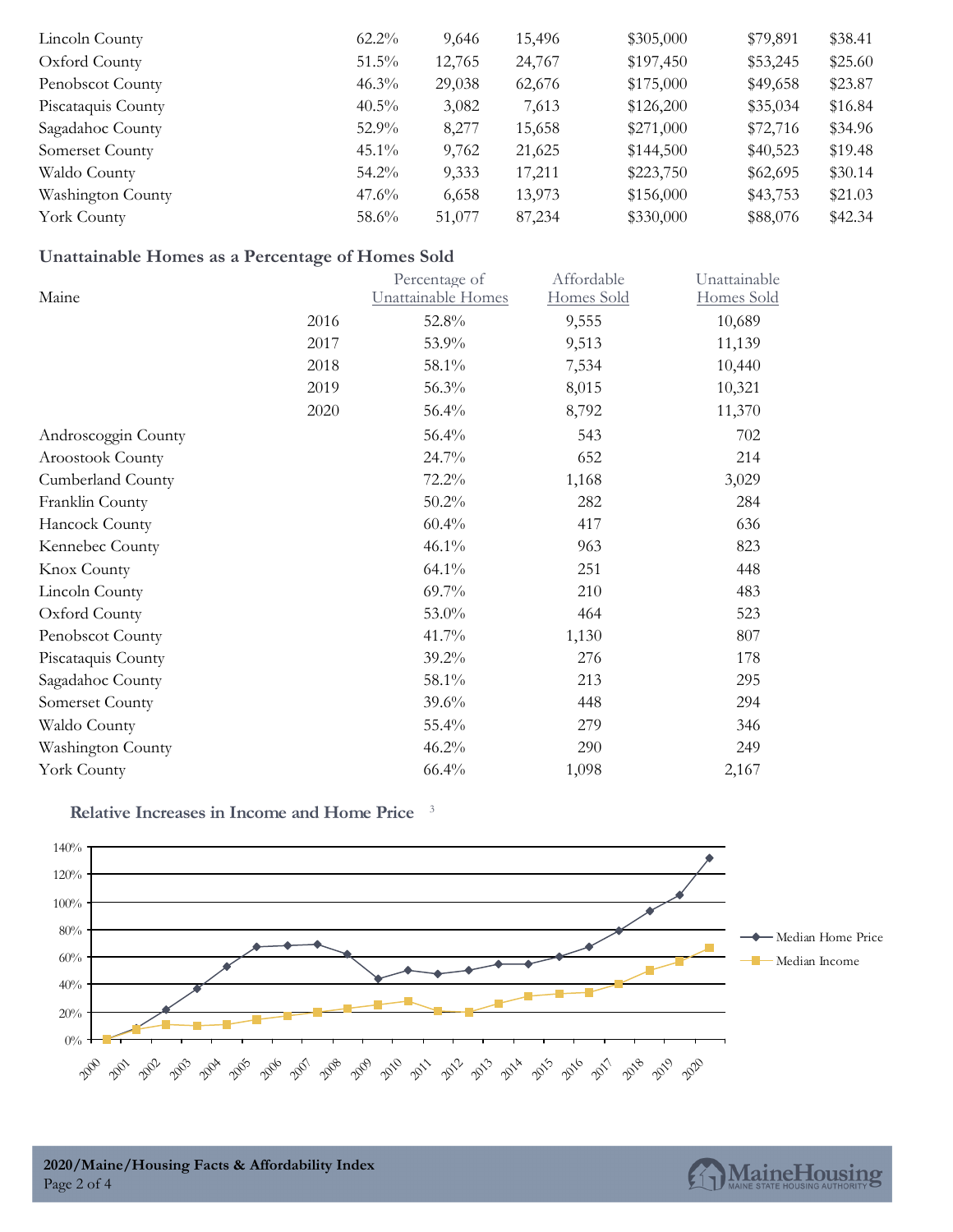| <b>Rental Affordability Index</b> |      |       |                               | Renter    |                      |               |
|-----------------------------------|------|-------|-------------------------------|-----------|----------------------|---------------|
|                                   |      |       | Median                        | Household | <b>Income Needed</b> | 2 BR Rent     |
|                                   |      |       | 2 BR Rent                     | Median    | to Afford            | Affordable to |
| Maine                             | Year | Index | (with utilities) <sup>1</sup> | $Income2$ | Median 2 BR Rent     | Median Income |
|                                   | 2016 | 0.77  | \$966                         | \$29,588  | \$38,640             | \$740         |
|                                   | 2017 | 0.79  | \$977                         | \$30,804  | \$39,093             | \$770         |
|                                   | 2020 | 0.83  | \$1,062                       | \$35,098  | \$42,489             | \$877         |
| Androscoggin County               |      | 0.84  | \$1,029                       | \$34,541  | \$41,177             | \$864         |
| Aroostook County                  |      | 0.84  | \$824                         | \$27,545  | \$32,976             | \$689         |
| Cumberland County                 |      | 0.68  | \$1,650                       | \$44,804  | \$66,000             | \$1,120       |
| Franklin County                   |      | 1.00  | \$729                         | \$29,220  | \$29,159             | \$730         |
| Hancock County                    |      | 0.58  | \$1,379                       | \$32,225  | \$55,177             | \$806         |
| Kennebec County                   |      | 0.80  | \$986                         | \$31,533  | \$39,423             | \$788         |
| Knox County                       |      | 0.77  | \$1,195                       | \$36,685  | \$47,800             | \$917         |
| Lincoln County                    |      | 0.78  | \$1,029                       | \$32,306  | \$41,177             | \$808         |
| Oxford County                     |      | 0.75  | \$932                         | \$27,944  | \$37,297             | \$699         |
| Penobscot County                  |      | 0.76  | \$1,015                       | \$30,876  | \$40,584             | \$772         |
| Piscataquis County                |      | 0.83  | \$808                         | \$26,710  | \$32,325             | \$668         |
| Sagadahoc County                  |      | 0.93  | \$1,011                       | \$37,763  | \$40,423             | \$944         |
| Somerset County                   |      | 0.73  | \$920                         | \$26,754  | \$36,812             | \$669         |
| Waldo County                      |      | 0.70  | \$1,069                       | \$30,008  | \$42,777             | \$750         |
| Washington County                 |      | 0.99  | \$701                         | \$27,629  | \$28,040             | \$691         |
| York County                       |      | 0.61  | \$1,704                       | \$41,681  | \$68,177             | \$1,042       |

The Rental Affordability Index is the ratio of 2-Bedroom Rent Affordable at Median Renter Income to Median 2-Bedroom Rent. An index of less than 1 means the area is generally unaffordable – i.e., a renter household earning area median renter income could not cover the cost of the median 2-bedroom apartment (including utilities) using no more than 30% of gross income. Note that prior to 2020, average rents were used rather than median rents.

#### **Renter Households Unable to Afford Median 2 Bedroom Rent**

|                     |             | Households<br>Unable to Afford |                             | Total                | Median                                   | <b>Income Needed</b><br>to Afford |                            |
|---------------------|-------------|--------------------------------|-----------------------------|----------------------|------------------------------------------|-----------------------------------|----------------------------|
| Maine               | <u>Year</u> | <u>Percent</u>                 | Average 2 BR Rent<br>Number | Renter<br>Households | 2 BR Rent<br>$(\text{with utilities})^1$ | <b>Annual</b>                     | Median 2 BR Rent<br>Hourly |
|                     | 2016        | $61.2\%$                       | 98,851                      | 161,601              | \$966                                    | \$38,640                          | \$18.58                    |
|                     | 2017        | $59.6\%$                       | 96,448                      | 161,746              | \$977                                    | \$39,093                          | \$18.79                    |
|                     | 2020        | 57.2%                          | 93,292                      | 162,967              | \$1,062                                  | \$42,489                          | \$20.43                    |
| Androscoggin County |             | 58.1%                          | 9,143                       | 15,746               | \$1,029                                  | \$41,177                          | \$19.80                    |
| Aroostook County    |             | 56.6%                          | 4,769                       | 8,420                | \$824                                    | \$32,976                          | \$15.85                    |
| Cumberland County   |             | $66.0\%$                       | 27,109                      | 41,093               | \$1,650                                  | \$66,000                          | \$31.73                    |
| Franklin County     |             | 49.9%                          | 1,562                       | 3,129                | \$729                                    | \$29,159                          | \$14.02                    |
| Hancock County      |             | 70.4%                          | 4,493                       | 6,384                | \$1,379                                  | \$55,177                          | \$26.53                    |
| Kennebec County     |             | 58.7%                          | 8,661                       | 14,746               | \$986                                    | \$39,423                          | \$18.95                    |
| Knox County         |             | 61.9%                          | 2,831                       | 4,575                | \$1,195                                  | \$47,800                          | \$22.98                    |
| Lincoln County      |             | 59.6%                          | 1,758                       | 2,948                | \$1,029                                  | \$41,177                          | \$19.80                    |
| Oxford County       |             | $62.5\%$                       | 3,558                       | 5,692                | \$932                                    | \$37,297                          | \$17.93                    |
| Penobscot County    |             | $60.7\%$                       | 12,022                      | 19,818               | \$1,015                                  | \$40,584                          | \$19.51                    |
| Piscataquis County  |             | $60.0\%$                       | 1,027                       | 1,712                | \$808                                    | \$32,325                          | \$15.54                    |
| Sagadahoc County    |             | 52.8%                          | 2,024                       | 3,836                | \$1,011                                  | \$40,423                          | \$19.43                    |
| Somerset County     |             | $63.4\%$                       | 3,188                       | 5,028                | \$920                                    | \$36,812                          | \$17.70                    |
| Waldo County        |             | 64.7%                          | 2,400                       | 3,712                | \$1,069                                  | \$42,777                          | \$20.57                    |
| Washington County   |             | 50.6%                          | 1,733                       | 3,428                | \$701                                    | \$28,040                          | \$13.48                    |
| York County         |             | 73.0%                          | 16,577                      | 22,700               | \$1,704                                  | \$68,177                          | \$32.78                    |

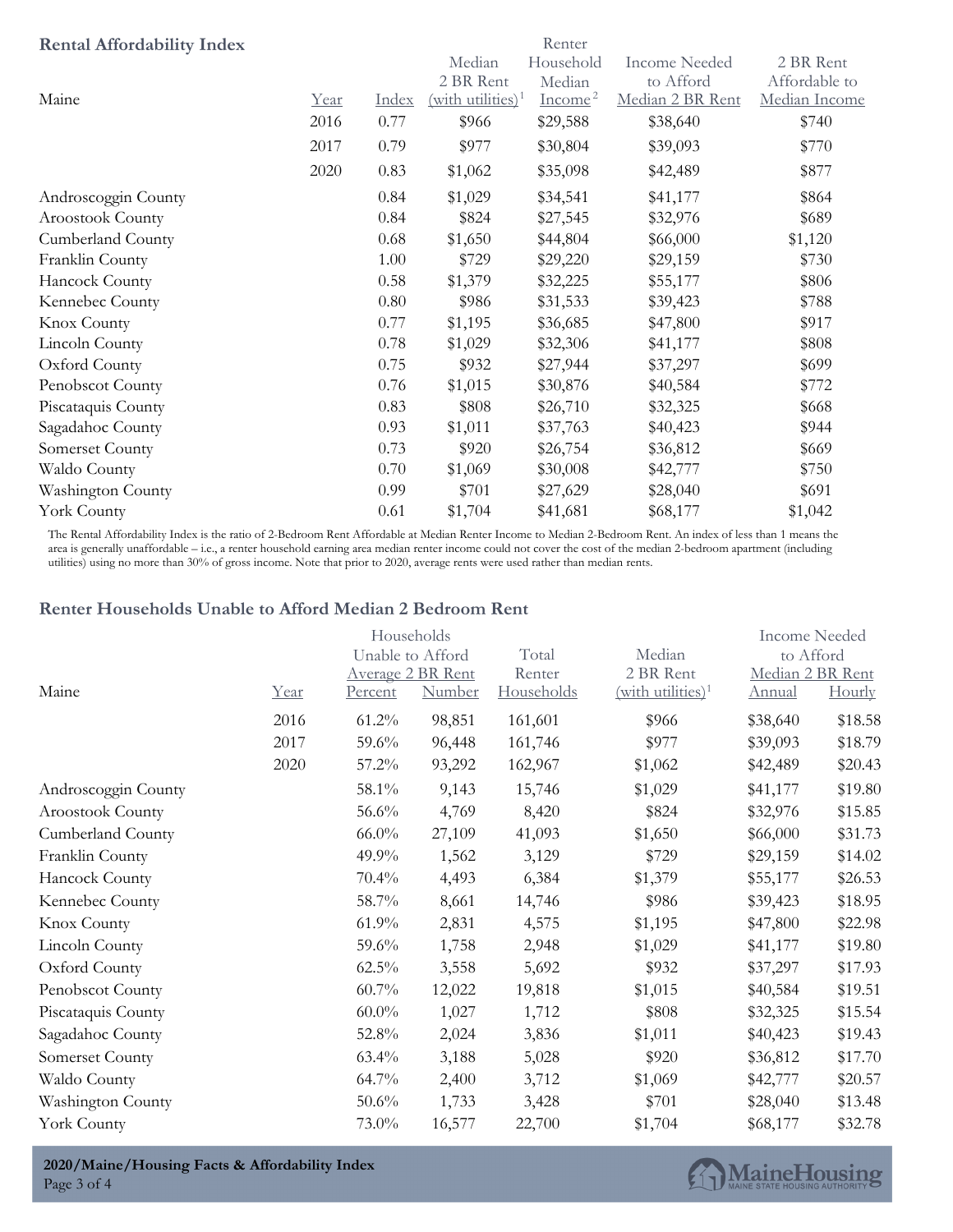

### **Relative Increases in Renter Income and Average 2BR Rent**

#### **Demographics**

|            | $\%$ Change<br>1990-2020 | 1990    | 2016                                                        | 2017    | 2018    | 2019    | <u>2020</u> |
|------------|--------------------------|---------|-------------------------------------------------------------|---------|---------|---------|-------------|
| Population | $9.3\%$                  |         | 1,227,460 1,330,968 1,329,063 1,332,247 1,339,380 1,341,155 |         |         |         |             |
| Households | $23.1\%$                 | 465.142 | 564.989                                                     | 565.115 | 567,316 | 570.917 | 572,586     |

#### **Endnotes**

<sup>1</sup>This data is derived from Maine Real Estate Information System ("MREIS") and MREIS reserves all rights including all proprietary rights in the data set forth herein and any use or publication of this data or any portion thereof without the express written consent of MREIS is prohibited. Any reproduction, sale or exchange of this data, in whole or in part, is likewise prohibited. All rights to the data remain the exclusive property of MREIS to the extent owned by MREIS.

2 Source: Claritas Current Year Household Income

 $3$ The Y axis is an index defined as the ratio of the annual value to the year 2000 value.

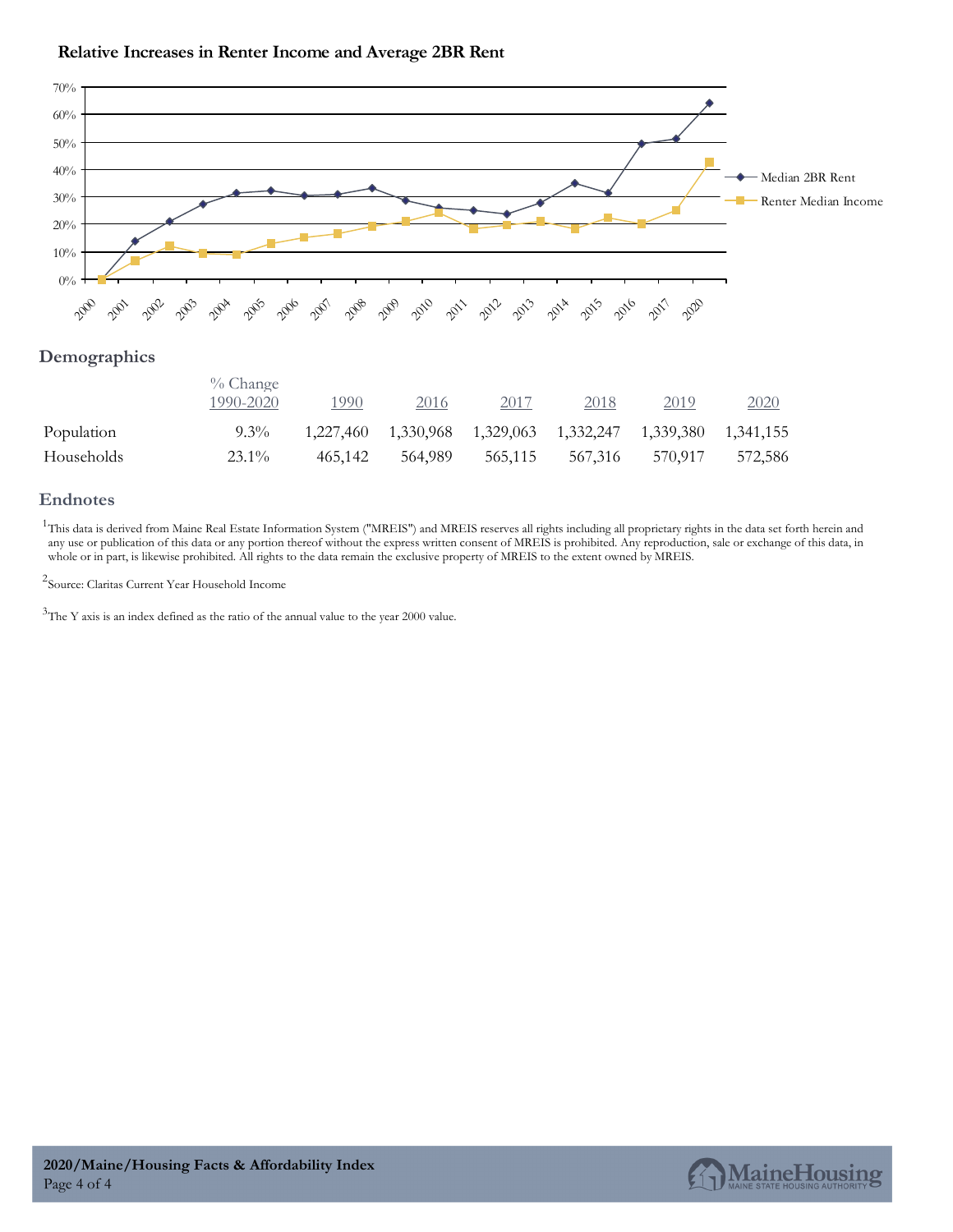

# Housing in Maine

# Presented to the Commission to Increase Housing Opportunities by Studying Zoning and Land Use Restriction

### August 12, 2021

### Maine's Housing Market

- Maine is largely rural, sparsely populated, with modestly sized urban centers, and has an aging population. Unlike the United States, population growth in Maine, as in New England, has been flat since 2000.
- The fastest growing age cohort are those over 65, and older adults will likely comprise 30% of the population by 2030.
- A larger share of older adults own their homes, have lower incomes, and a higher rate of need likely to increase as this segment of the population grows

The Census indicates a slow continued shift toward non-family, small family households. The higher than average number of homes occupied by older adults partially explains Maine's small overall household size of 2.3 compared to 2.6 nationally.

- The average household size for owned homes is  $2.4$  and  $2.1$  for rented units.
- Maine Homeowners percentage: 72.3% wned<br> $72.3\%$
- Maine Renters percentage: 27.7% ntage:<br>27.7%<br>as ap<sub>l</sub>
- On any given day, Maine has approximately 1,000 people who are homeless. 1,000

### Homeownership

- The median home price in Maine was \$256,000 in 2020, a 14% increase over 2019. The number  $$256$ <br>  $\frac{1}{2}$
- of housing unit sold was 19,921, a 10% increase.<br>The median house price in Maine is **unaffordable**<br>counties except Aroostook, Kennebec, Penobsco<br>counties. • The median house price in Maine is unaffordable for the median income household in all Maine counties except Aroostook, Kennebec, Penobscot, Piscataquis, Somerset and Washington counties.
- MaineHousing First Home Loan Program (2020): 930 loans  $9301$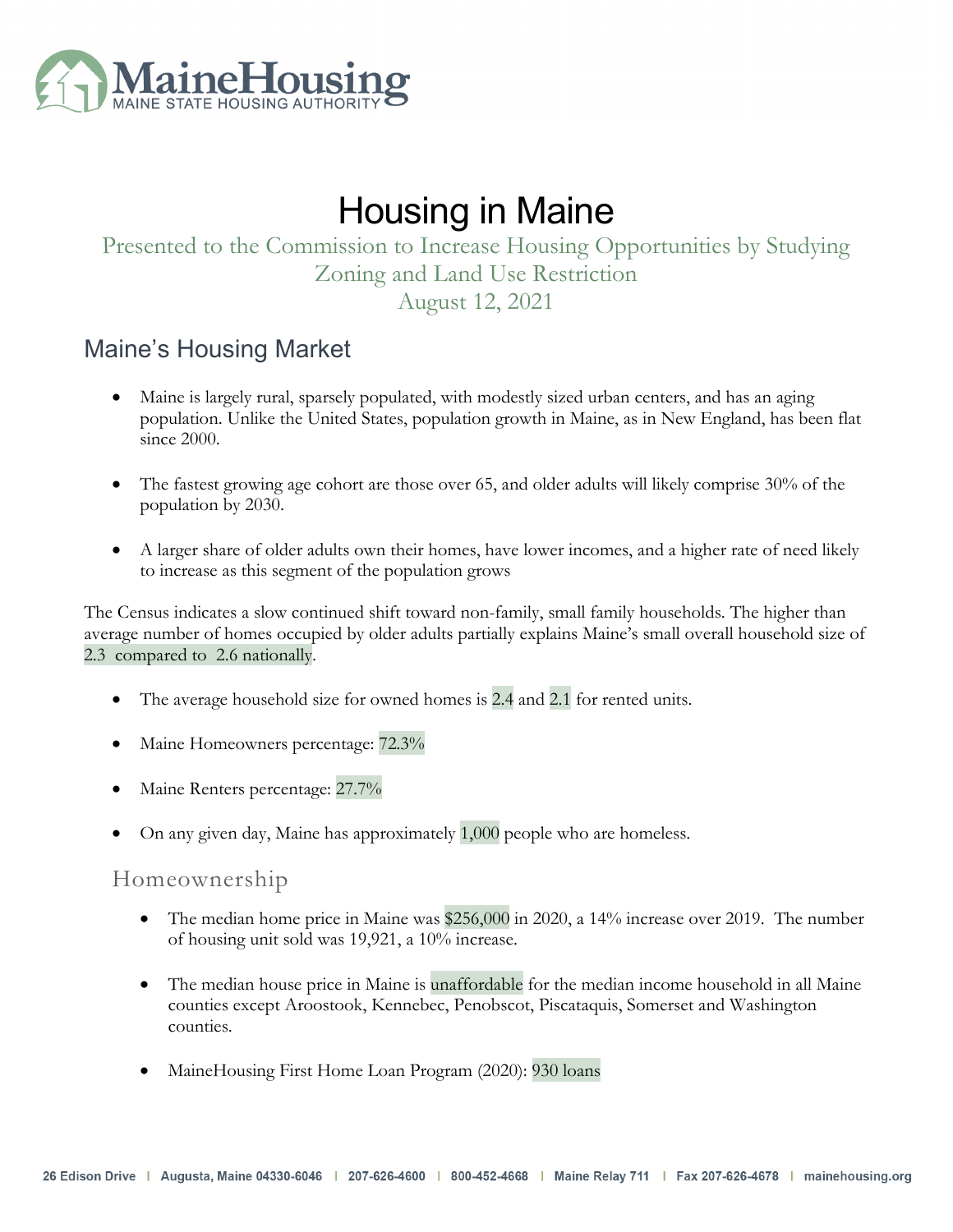### Rental

- The median rental 2 bedroom in Maine costs \$1,062 per month.
- The median rental is unaffordable for the median income household in all Maine counties except Franklin. \$1,06<br>dian i bedro<br>unaf1
- Nearly 15% of households with at least one person over 75 have extremely low incomes. Nearly 15% of households with at least one person over 75 have extremely low incomes. n.<br>15% of households with at least one person over<br>Fhouseholds with at least one person over 75 have
- And 36% of households with one or more children aged 6 or under have extremely low incomes or low incomes.

### Affordable Housing

In order to address the changes in Maine's housing market, MaineHousing is working with other state and federal agencies to provide more affordable housing. Below is a summary of existing affordable housing in Maine in 2020.

- USDA Rural Development: 324 properties / 7,810 units
- MaineHousing Development: 761 properties / 19,850 units
- HUD properties: 8,050 units (plus 3,964 public housing units)
- Supportive Housing: 265 properties / 1,384 units
- Housing Choice Vouchers (HCV): 12,000 households per month / 25,283 on the waitlist
- First Home Loans: 930 home purchases

# Housing Quality

Maine has the  $8<sup>th</sup>$  oldest housing stock in the nation.

- Maine's housing stock consists of 750,964 housing units
	- o Housing units built before 1939 represent 24% (179,613) of the housing stock. g units<br>24% (179,613) of the housing<br>'9 represent 33% (244,104) of<br>1980 (rank 19<sup>th</sup> in the U.S.).
	- o Housing units built between 1940 and 1979 represent 33% (244,104) of the housing stock.
	- $\circ$  54% of the housing units was built before 1980 (rank 19<sup>th</sup> in the U.S.).
	- o 87% of children with lead poisoning live in housing built before 1950.

# COVID-19 Emergency Rental Assistance

During the pandemic,

- More than 9,500 households received help paying their rent and utilities
- \$48.5 million invested in rent relief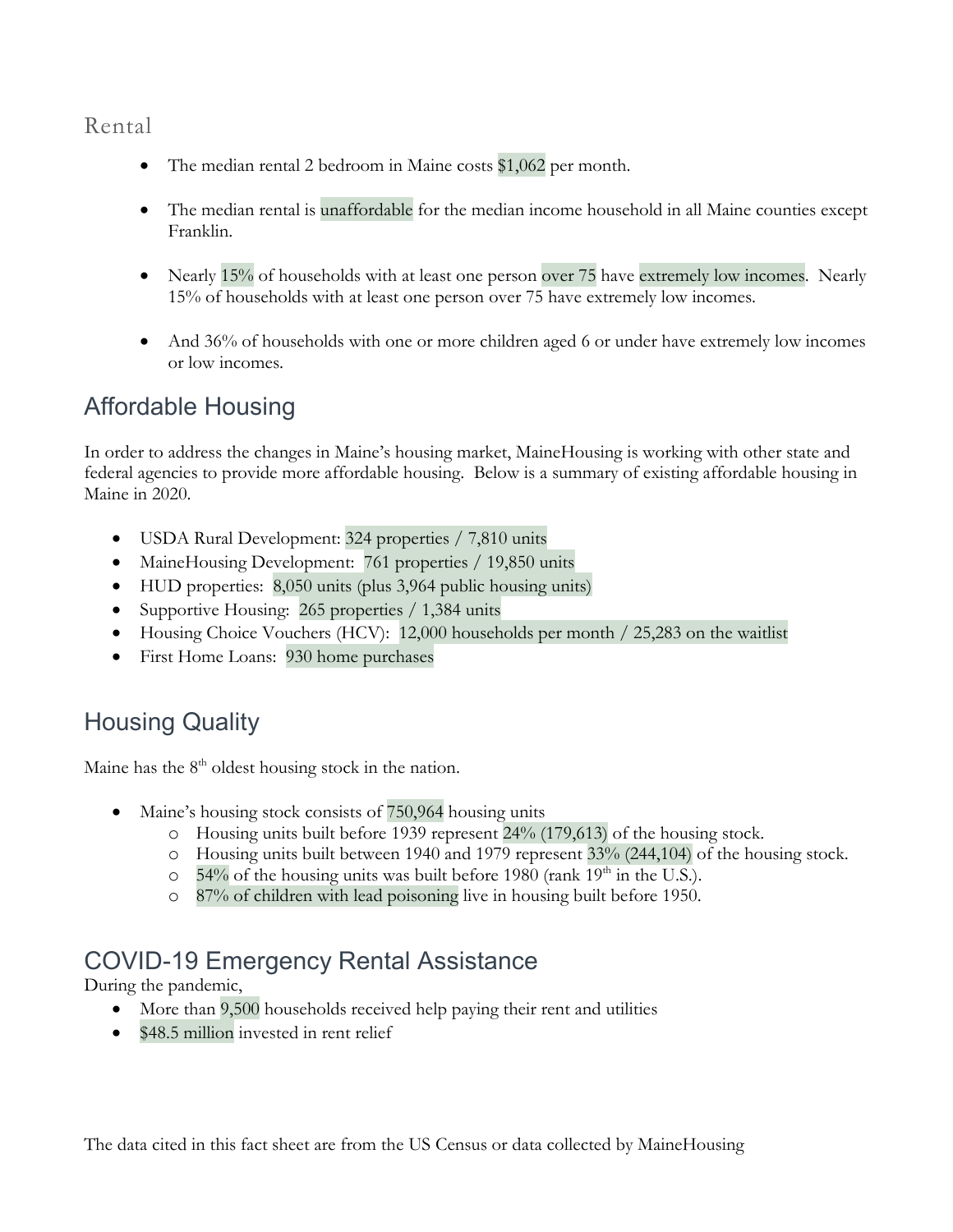

### Housing in Maine: An Overview By Peter Merrill, MaineHousing Deputy Director August 12, 2021

Commission to Increase Housing Opportunities by Studying Zoning & Land Use Restrictions

### **PANDEMIC & FALLOUT**

The unprecedented events of 2020 both exposed and amplified the impacts of unequal access to decent, affordable housing. For households with secure employment and good-quality housing, their homes provided a safe haven from the pandemic. However, for the thousands of households that lost income and are still struggling to cover their housing costs, their situations are anything but secure.

These disparities are likely to persist even as the economy recovers, with many lower-income households slow to regain their financial footing and facing possible eviction or foreclosure. (Harvard Center for Housing Policy, adjusted for Maine). Of course, we still have not seen the last of pandemic-related impacts, because the pandemic is not over.

### **SLOW TO NO GROWTH**

Maine is largely rural, sparsely populated, with modestly sized urban or service centers. Population in US is growing, but population in Maine and New England has been flat since 2000.



Most areas in Maine: population is getting older/ declining.

But not everywhere: southern/coastal counties are growing - some are even getting younger.



The scale of community in Maine, historically, influences our vision of community in the future. Maine is largely a collection of small towns, even our urban centers are small compared to other places. This sense of scale affects our development decisions.

The fastest growing age cohort are those over 65, and older adults will likely comprise 30% of the population by 2030.

### **SMALLER HOUSEHOLD SIZE**

Per the US Census:

- Slow continued shift toward non-family, small family households. Maine is third lowest in average household size and second lowest among owned units in the U.S.
- Higher than average number of homes occupied by older adults partially explains Maine's small overall household size of 2.3. The average household size for owned homes is 2.4 and 2.06 for rented units.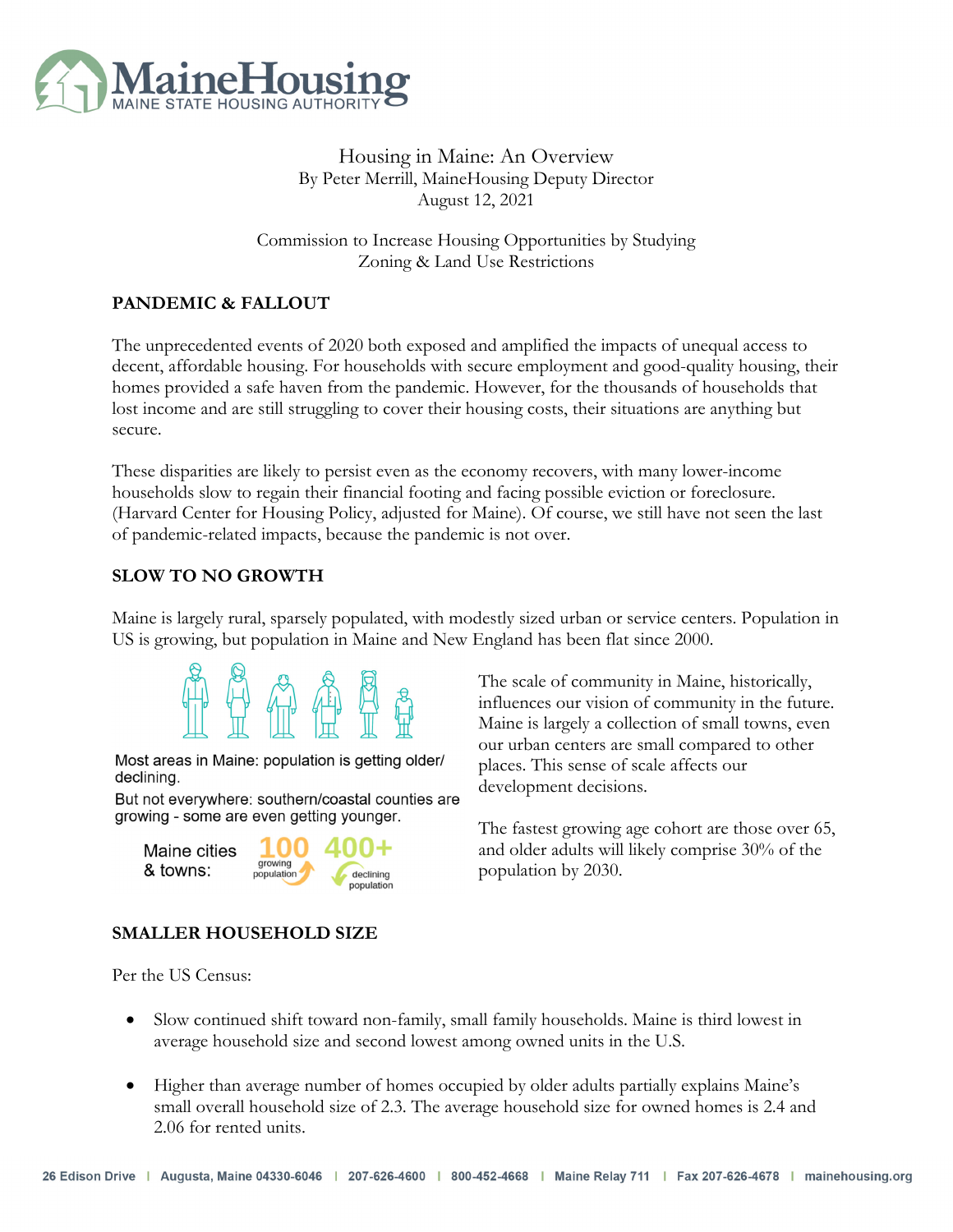Housing in Maine: An Overview August 12, 2021 Page 2

Smaller households and the preference for smaller housing is consumptive of land using traditional development patterns. However, smaller units offer opportunities to increase density more efficiently.

### **HOMEOWNERS & RENTERS**

- 72% of occupied housing units are owned.
- 28% are rented. Prior to the pandemic, growth in rental units outpaced those that are owned.

COVID-19 has affected housing preference with a sharp increase in home buying. It is not clear if this is a temporary shift or a permanent trend. Median home and rental prices have returned to and exceeded pre-recession levels. Affordable rental and owned units are declining, and so are vacancy rates. Tight inventories of both are increasing prices and cost burden. Unless we can reduce the cost of housing, more and more Mainers will be cost burdened.

### **AFFORDABILITY**

Affordability and the cost of housing is increasingly burdening Maine residents:

- Maine's poverty rate has dropped to 12%; income has not kept pace with the cost of housing.
- 24% of households earn 50% or less of area median income.
- Renter median income \$29,350 vs. \$64,679 for homeowners: explains the greater need for rental housing assistance.
- 39.3% of homeowners without a mortgage were cost burdened, paying in excess of 30% of income on housing.
- A larger share of older adults own their homes, have lower incomes, and a higher rate of need likely to increase as this segment of the population grows.

### **HOMEOWNERSHIP AFFORDABILITY**

The 2008 mortgage crisis resulted in a reduction in the home ownership rate and a shift to renting. The return to homeownership has been gradual as low interest rates and a supply of homes stimulated purchasing.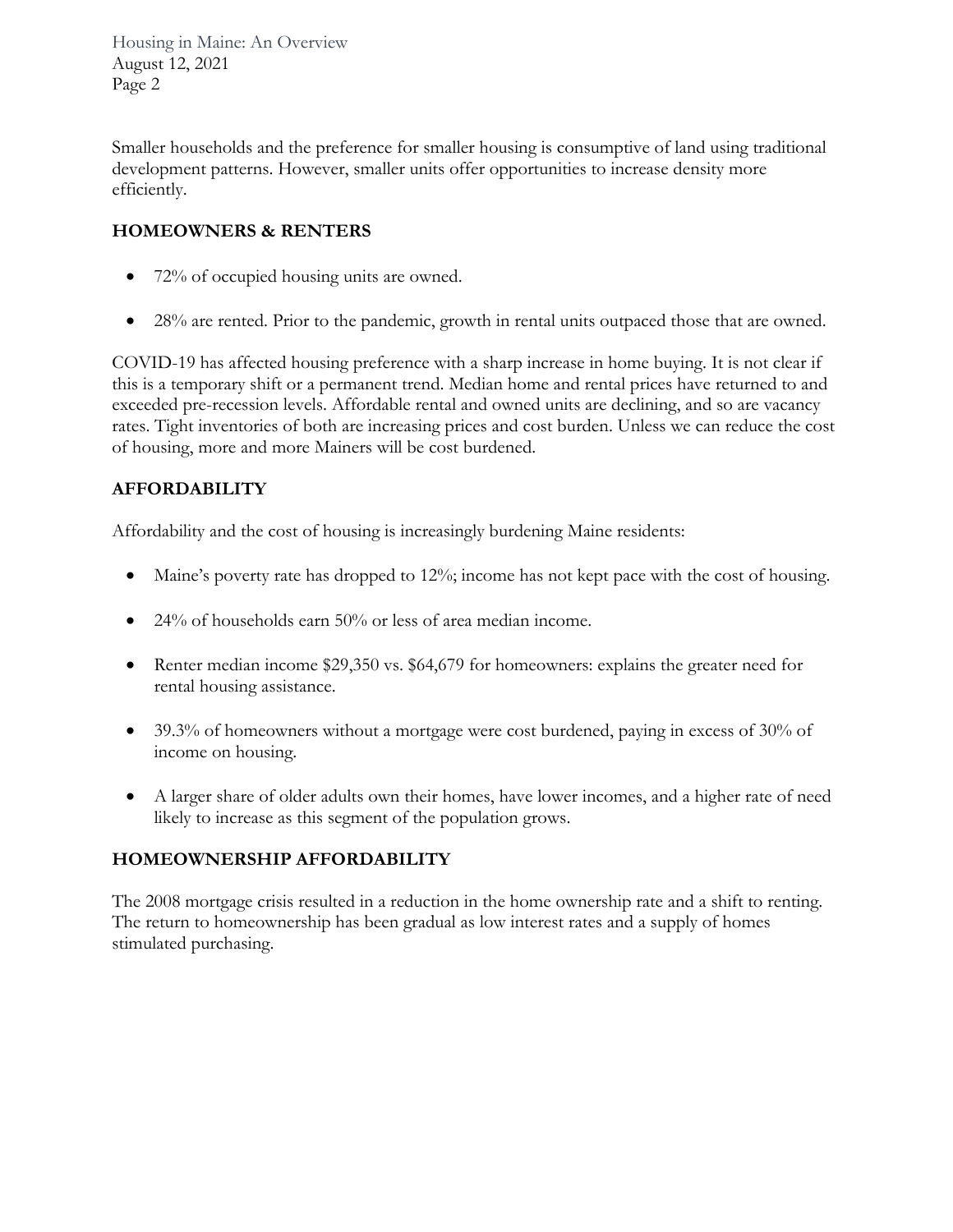

The average house price in Maine is unaffordable to the average income household in all Maine counties except Aroostook, Kennebec, Penobscot, Piscataquis, Somerset, and Washington counties. Low interest rates and the recent surge in home buying have significantly reduced the supply of affordable homes pricing many first time homebuyers out of the market. We are seeing a slight decline in our first home loan program reflective of the tightening market and higher purchase prices.

Although the supply of existing homes for sale is at a record low, the subsiding pandemic and resumption of more normal activity could encourage more owners to put their homes on the market. However, COVID variants of course could also change that calculus. An expanded supply of for-sale homes would help to slow the meteoric rise in house prices, but new construction also has to pick up substantially to keep homeownership relatively affordable.

### **RENTER AFFORDABILITY**

Renting is affordable in only one county in Maine – Franklin County.

- 49.1% of renters are cost-burdened, paying more than 30% of their income on housing. Low income renters are of course hit hardest by cost burden.
- Approximately 37,245 renter households are extremely low income.
- Extremely low-income renters paying over  $50\%$  of their income on housing comprise  $16\%$ of all renters.
- Small family renter household comprise the largest share of extremely low-income households.
- 54% of extremely low-income renters have substandard housing (defined as lacking complete plumbing or kitchen facilities).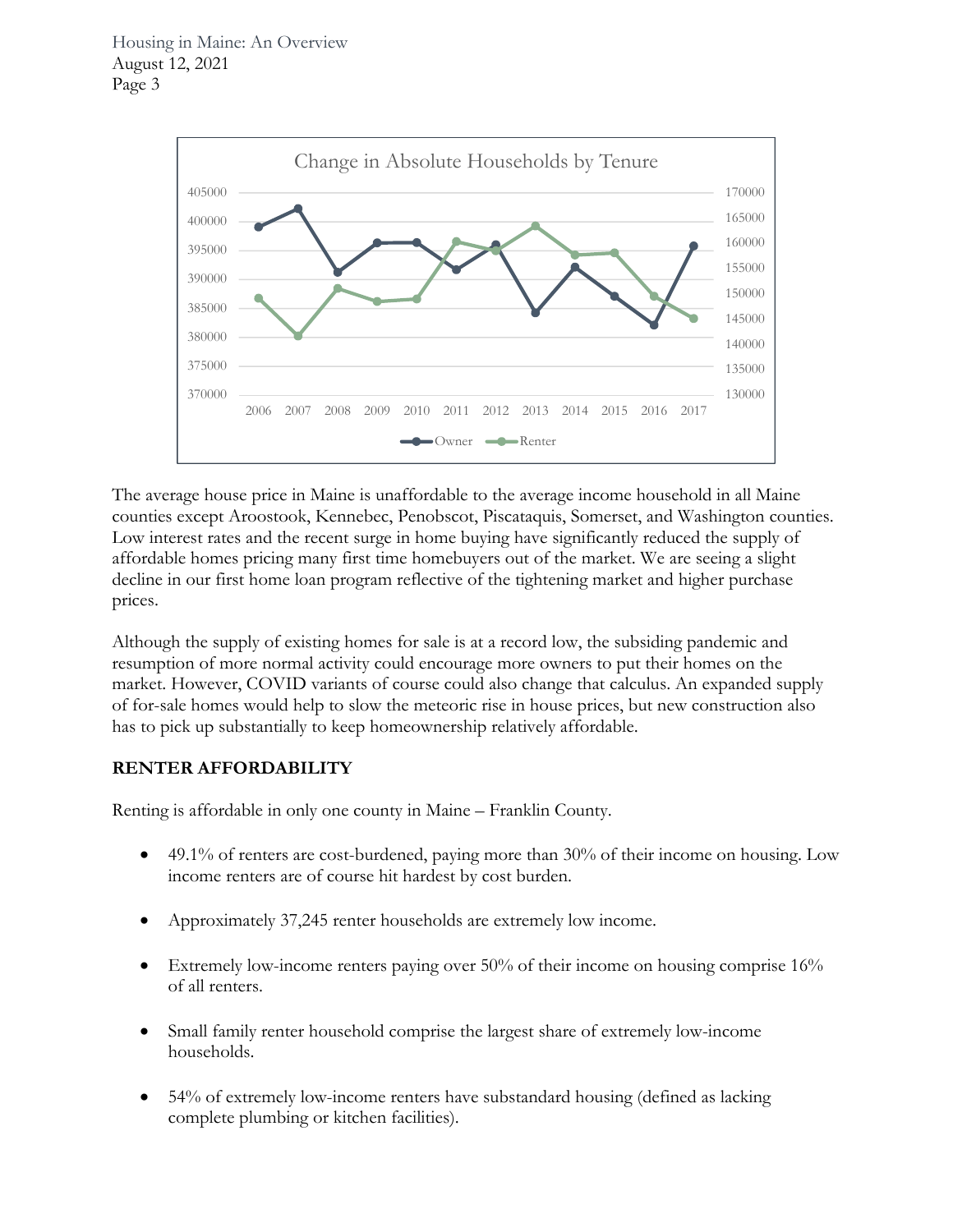Housing in Maine: An Overview August 12, 2021 Page 4

> Small single parent and older adult renters face the greatest housing challenges and greatest need. Nearly 15% of households with at least one person over 75 have extremely low incomes. 36% of households with one or more children aged 6 or under have extremely low incomes or low incomes.

The income limits for MaineHousing financed affordable housing for a one person household is \$42,400. Entry-level earnings for many professions are below the low-income threshold, including:

- Firefighters: \$27,490
- Elementary school teachers: \$38,080
- Construction and extraction occupations: \$33,040
- Farming, fishing, and forestry occupations: \$28,940

### **HOUSING QUALITY**

Maine has the eighth oldest housing stock. Maine's housing stock consists of 750,964 houses, of which:

- Houses built before 1939 represent 24% (179,613) of the housing stock.
- Houses built between 1940 and 1979 represent  $33\%$  (244,104) of the housing stock.

### **HOUSING PREFERENCE**

We are seeing a move toward Maine people preferring smaller, more energy efficient homes. This preference may be reflective of smaller household sizes.

Pre-pandemic: Maine people showed a preference for living near urban areas, coastal counties, and the I-95 corridor.

Post-pandemic: Access to broadband and more accepting views on telecommuting means that where one lives may not be a strong a factor. However, how COVID influences settlement patterns remains to be seen. Certain impacts of the pandemic on housing markets are potentially temporary – most notably, the drop in high-end urban rental demand. Indeed, early signs suggest that the reopening of offices, universities, restaurants, and other amenities is already bringing renter households back to city centers.

However, the growing demand for suburban and exurban living may be a more enduring shift, particularly if working from home becomes common practice. If freed from the requirement to commute every day, many more households (including those from out of state) will seek out lowercost housing away from employment centers.